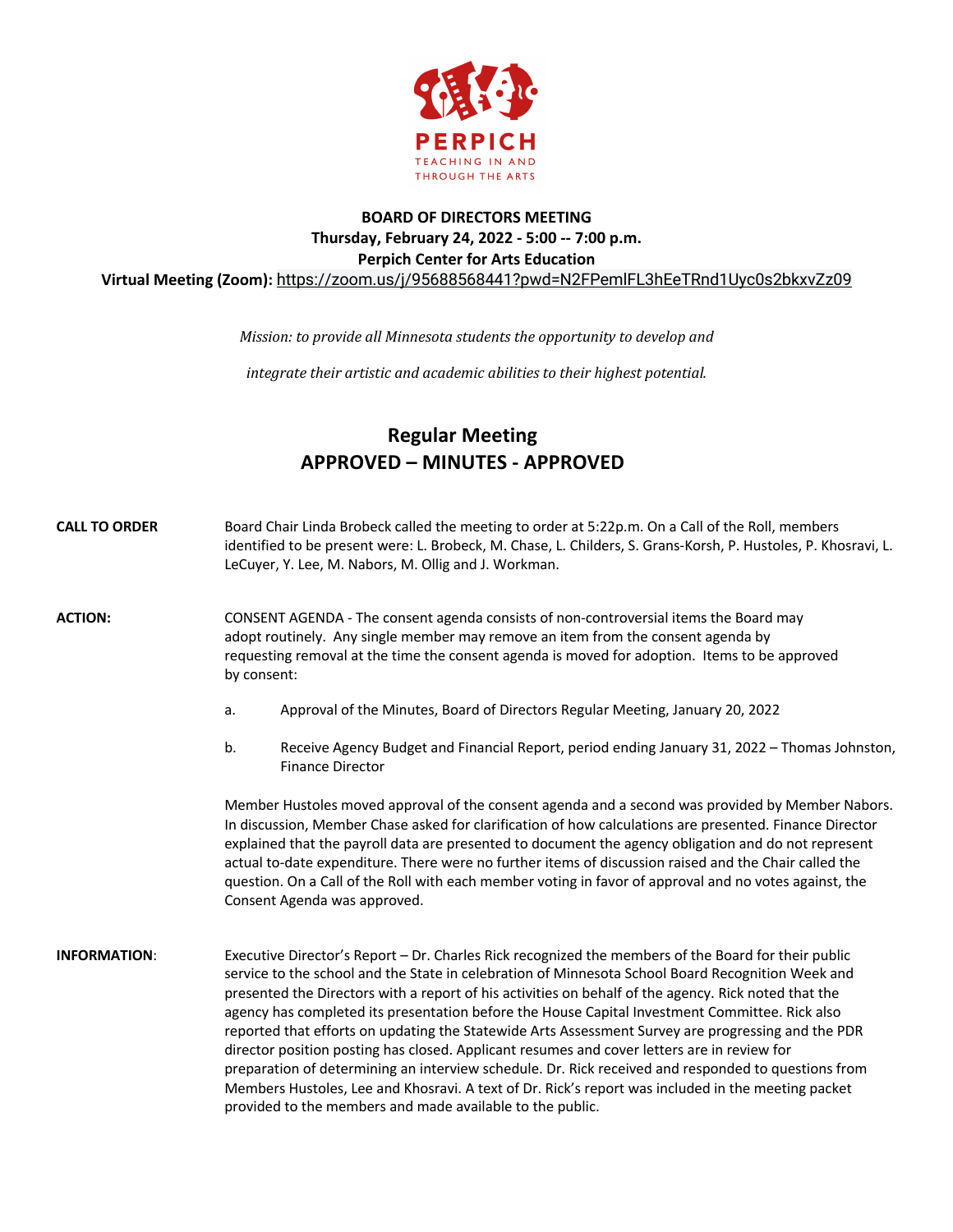Board of Directors Minutes Approved

Thursday, April 21, 2022

Page 2 of 3

- **INFORMATION**: Arts High School Update Principal Conn McCartan offered his personal gratitude to the Directors in observance of Minnesota School Board Recognition Week and shared with the members that the Arts High School has experienced no reports of COVID-19 among the student body since late in January. With the new/current CDC guidelines if there is a reported close contact the required quarantining time has been reduced by half greatly reducing possible lost education time. McCartan provided the members with an update on Round 1 of the application/admissions process, offered his comments on the significant successes of Perpich students in the Scholastic Art Awards competition that placed PAHS fourth (of 74 participating schools) in overall awards received and highlighted recent and upcoming events given the Art areas and the recent Student Showcase delivered by the Perpich Student Council. McCartan reported to the Directors that the Perpich Graduation Ceremony will return this year to the Ted Mann Concert Hall in its traditional format. McCartan responded to questions from Members Hustoles, Khosravi and Lee. A text of McCartan's report was included in the meeting packet provided to the members and made available to the public.
- **INFORMATION**: Board Survey Results In deference to a scheduling conflict for Director Workman, the Chair brought forward Agenda Item IX and HR Committee Chair Julie Workman shared the results of the Self-Assessment survey that the Directors undertook in the Fall of 2021 that had been carried over from the January meeting of the Board. Workman responded to a question received from Member Grans-Korsh.
- **INFORMATION/ACTION:** Approval of Perpich Arts High School, 2022-2023 and 2023-2024 school year calendars. The Chair brought forward Agenda Item VIII and Ekpe Akpan deferred speaking on the approval request to Principal McCartan. McCartan supplied a summary of the process and the structure of the calendars and their respective schedules. A motion to approve was received from Member LeCuyer and a second given by Member Hustoles. In discussion, McCartan received and responded to questions from Members Grans-Korsh, Workman, Childers, Brobeck and Khosravi. With the conclusion of discussion, the Chair requested a Call of the Roll and with Members Brobeck, Chase, Childers, Hustoles, LeCuyer, Lee, Nabors, and Ollig voting to approve, Member Grans-Korsh abstaining and Member Khosravi voting present, the 2022-2023 and 2023-2024 school year calendars were approved.
- **INFORMATION**: 2018 MN Academic Standards in the Arts Returning to the order of the published agenda, PDR Music Specialist Dr. Wendy Barden spoke to the Directors on the Minnesota Arts Academic Standards established in 2018. These standards provide the framework to achieve the opportunities and offerings in five art areas that MN school districts must provide to their students to remain in compliance with existing statutes. Dr. Barden responded to questions from Members Hustoles LeCuyer and Childers. Dr. Barden's entire presentation is available in the recording of the meeting.
- **INFORMATION**: Budget Assumptions, Budgeting Timeline Finance Director Johnston presented the Directors with a review of the process for establishing the agency's budget assumptions and the timeline that is observed for creating the agency's budget for the coming fiscal year and preparing that for future approval of the Board. Johnston responded to a question from Member Brobeck.